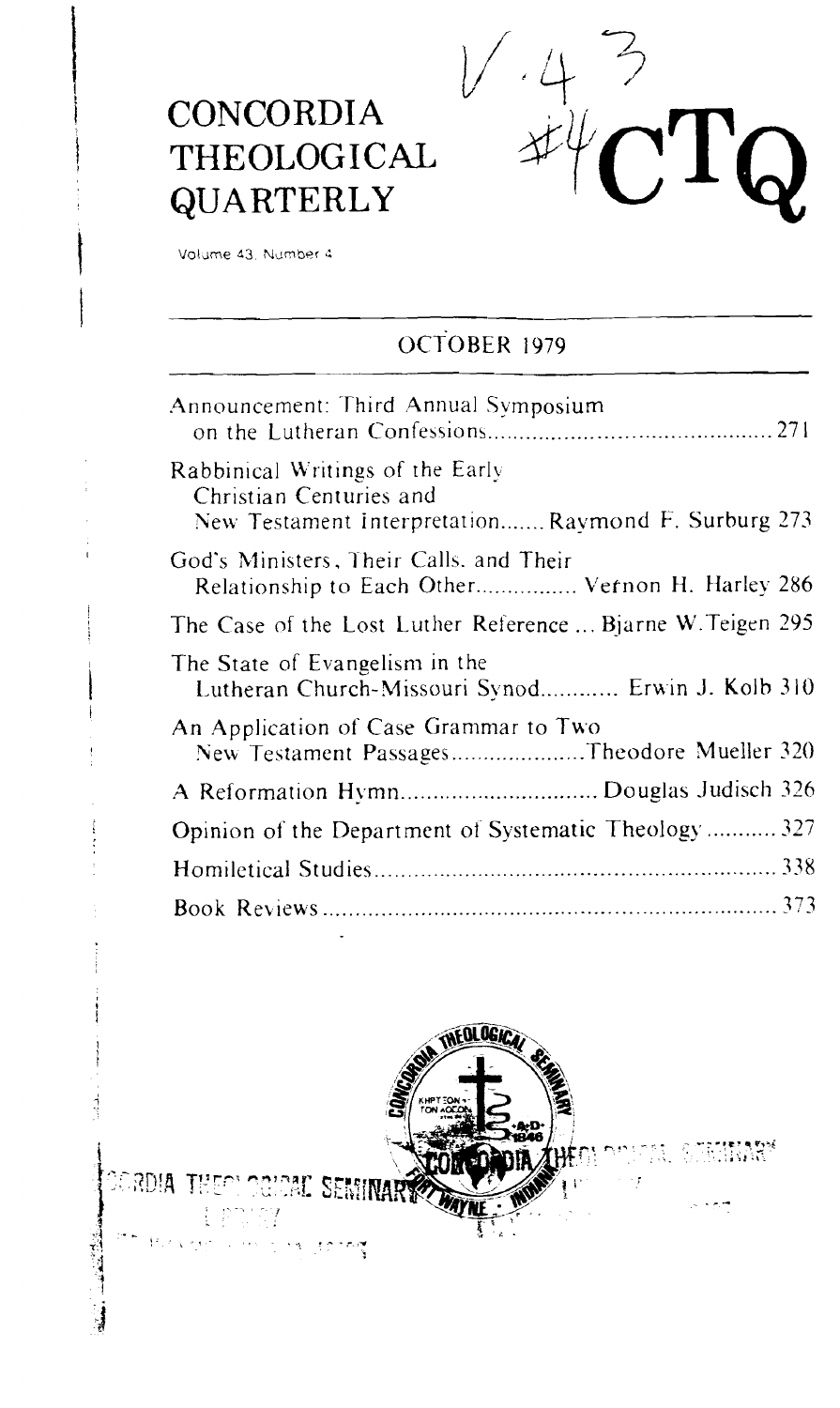## An Application of Case Grammar to Two New Testament Passages

#### Theodore Mueller

#### **I. Mark 1:4. The Baptism of Repentance**

What is a "baptism of repentance," an expression which occurs several times in the Gospels and Acts? In a baptism of water, water is the means used for the sacred act; in the baptism of the Holy Spirit, we understand the outpouring of the Holy Spirit; and in the baptism of John, John is the agent performing the sacrament. But repentance does not fit into any of these categories; it cannot be the means or the agent of baptism. The interpretation centers around the genitive *metanoias* which modifies the noun *baptisma.* What is the nature of this modification?

Commentators<sup>1</sup> and traditional grammarians<sup>2</sup> have labelled the genitive as a qualitative or descriptive genitive: "a baptism connected with repentance,"<sup>3</sup> "symbolic of, and accompanied by repentance."4 Further elaborating on the genitive, Lenski makes it a "condition"5 for baptism, an obligation of man before receiving forgiveness. Such an emphasis, however, introduces synergistic overtones. The resultant translations reflect this interpretation: "Turn away from your sins and be baptized and God will forgive your sins" (Good News); "a baptism in token of repentance, for the forgiveness of sins" (New English Bible); "baptism as the mark of a complete change of heart and of the forgiveness of sins" (Phillips). In these translations man's acting precedes the forgiveness, the same relationship as when mother says: "Eat your carrots and you'll get some cake."

The well-known linguist Eugene Nida describes his analysis as a process of transforming an expression back into the presumed "underlying kernel or core structure."<sup>6</sup> In reference to the expression under discussion he states: "A possible combination of kernels which might be adequate for transfer to some receptor language could be formulated as: *John preached that the people should repent and be baptized so that God would forgive the evil they had done.'7* In this analysis note how forgiveness is predicated on man's repentance through the conjunction *so that.*  **Nida's** interpretation, nevertheless, rests on the same grammatical analysis as that of the traditional grammarians.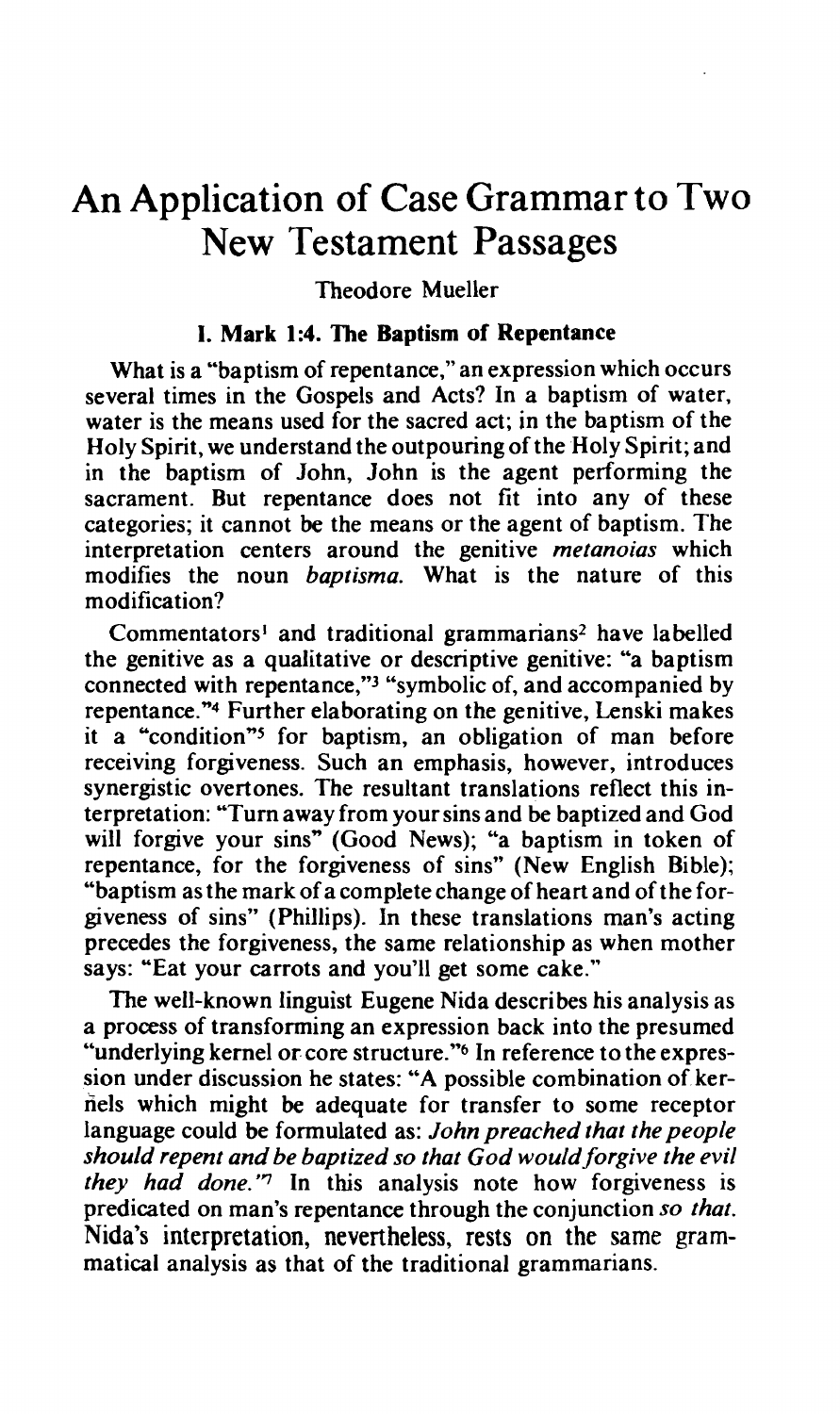Recently a form of linguistic scholarship known as Case Grammar has taken a somewhat different approach to language analysis. It assumes that specific syntactic relationships are fundamental to every expression. Furthermore the words we read may be the result of transformations which hide or obscure the particular relationship. These basic relationships and their transformations will first be illustrated from clear and uncontroverted Greek passages and then from English before applying this knowledge to the passage under discussion. Scripture states that God justifies the sinner and stresses His grace, Christ, His redemption, or His blood as the *cause* or the *motive* for the acts of justification, a syntactic relationship which is expressed through the dative (Rom. 3:24), through  $dia$  plus the genitive (Rom. 3:24), or *en* plus dative (Rorn. **5:9).** Man receives justification by faith as the *means* or the *instrument,* a relationship expressed through the dative (Rom. 3:28), or by *ek* or *dia* plus the genitive (Rom. 3:30). While the preposition *ek* may place more emphasis on the *circumstances* under which, rather than the *means* by which, man is declared righteous, yet by linking the two prepositions St. Paul equates the two expressions in their *instrumental* relationship, just as Luther accumulates the prepositions "mit, durch, and unter" to express the same syntactic relationship for the bread and wine in the Lord's Supper. These examples illustrate the *fundamental syntactic relationships* between the verb and the various noun phrases describing the act of justification. It is at this point that grammar and meaning coincide, that is, that grammar is the tool expressing the relationship of the various concepts contained in the words. These relationships are linguistic universals, that is, relationships which are common to all languages, and make a translation from the one to the other possible.

Greek can transform these fundamental expressions in two ways. The governing verb is often changed into a noun, *dikaioo* to dikaiosune, while the same prepositional phrases are retained under the governance of the noun and express the same basic relations hips. Thus the instrumental relationship of faith is expressed by *ek* or *dia* plus the genitive: *dikaiosune dia pisteos* (Rom. 3:22), he ek pisteos dikaiosune (Rom. 10:6), an expression which has become a formula for righteousness. Secondly, Greek can transform a noun plus a prepositional phrase into a noun plus a genitive, *dikaiosune tes pisteos* (Rom. 4:11). The genitive phrase no longer expresses the fundamental relationship explicitly, as did its foregoing prepositional phrase, but merely indicates a vague dependence on the noun. To the reader **at** that time such genitive phrases presented no difficulty; no doubt, he readily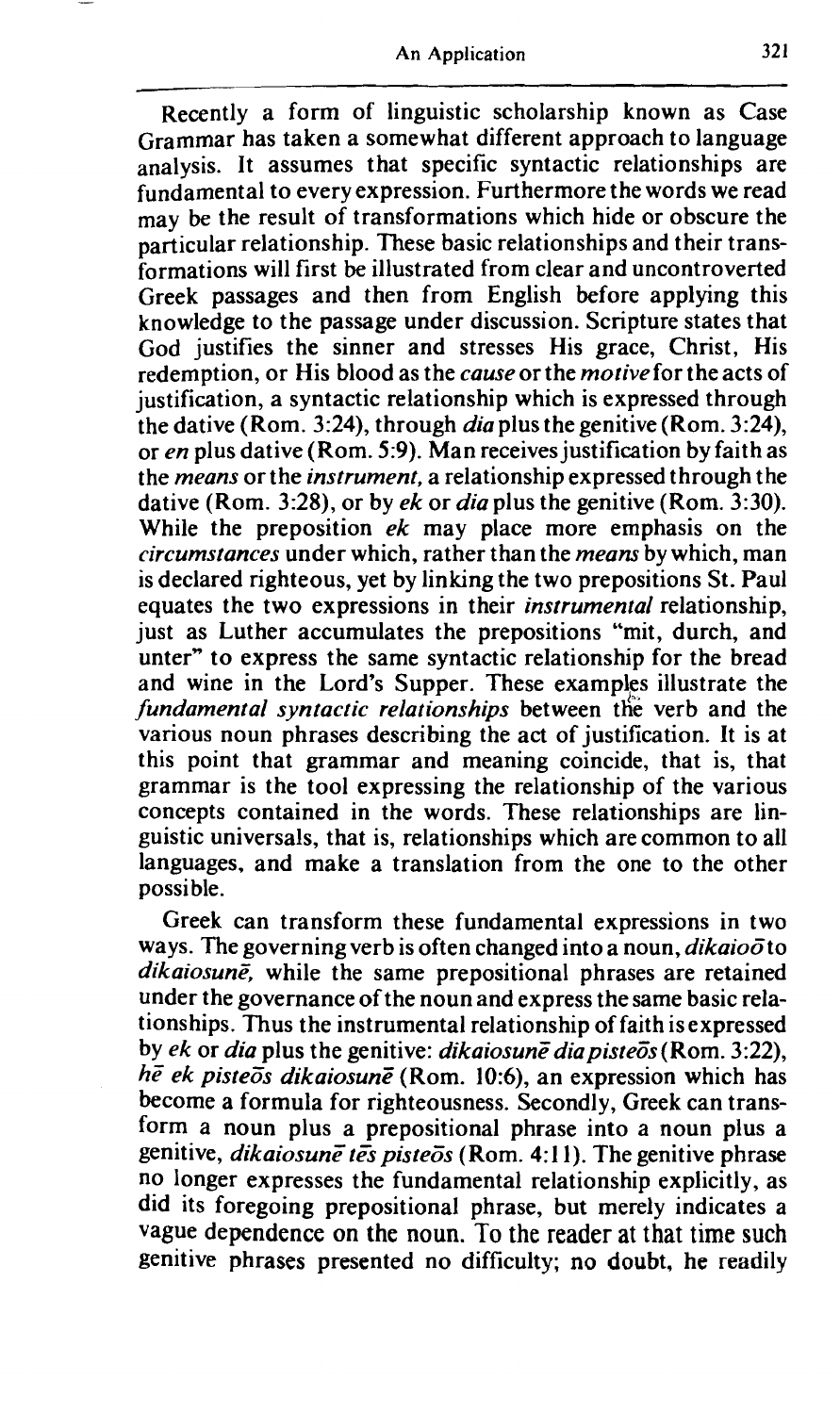assumed the fundamental relationship as the native speaker of English does in his language, as will be shown subsequently. In the parlance of linguistics, the fundamental syntactic relationships are called the *deep level structure,* while by contrast the *surface level structure* consists of the sequence of spoken or written words which may or may not express the precise syntactic relationship depending on the various transformations which have been applied to it. While the deep structures are language universals, the surface structures are said to be language-specific; that is, each language has its own peculiar ways of expression.

These concepts will be illustrated once more from English.<br>Expressions like *shoe sale, garage sale, fire sale, promotion sale*, charity sale, have the same surface structure, a governing noun "sale" plus a dependant noun. Yet it is obvious that a "garage" sale" does not sell garages, nor does a "fire sale" sell fire, as might be inferred from "shoe sale." On the deep level the syntactic relationship differs in the various expressions. They are assumed to be transformations from more explicit phrases, such as a sale selling shoes, a sale occurring at a garage, a sale because of a fire, a sale for the purpose of charity or promotion. A foreigner, of course, unfamiliar with English, will have difficulty understanding the former expressions, particularly if his language does not permit the same nominal structure at the surface level. He fails to see the precise syntactic relationship at the deep level. Together with the exegetes we experience the same difficulty with similar Greek expressions.

After this grammatical digression, what is the meaning of "baptism of repentance," or better, what is the specific syntactic relationship presumed to exist for the genitive at the deep level? John gives the key in Matthew **3:** 11, *baptizc en hudari eis metanoian, for the purpose of, or, with the result of, a change of attitude (repentance);* a purpose or a result relationship is expressed through the preposition *eis.* The genitive *metanoias,*  viewed as a transformation from *eis metanoian,* has, therefore, the same relationship as the subsequent prepositional phrase *eis aphesin hamartion;* both a change of attitude and the remission of sins are stated as the purpose or the result of baptismand preaching. While not a very common relationship, a purpose or result relationship is found in a number of genitive phrases as the context or other parallel expressoins suggest: *dia loutrou paliggenesias* (Tim. **35)** is the washing *for the purpose of;* or *resulting in regeneration.* Likewise in *eis anastasin zoes* (Jn. **5:29)** the genitive zoes expresses the purpose of the resurrection. In Luke 19:42 the expression *ta pros eirenen* states the purpose relationship through the preposition *pros,* an expression which St. Paul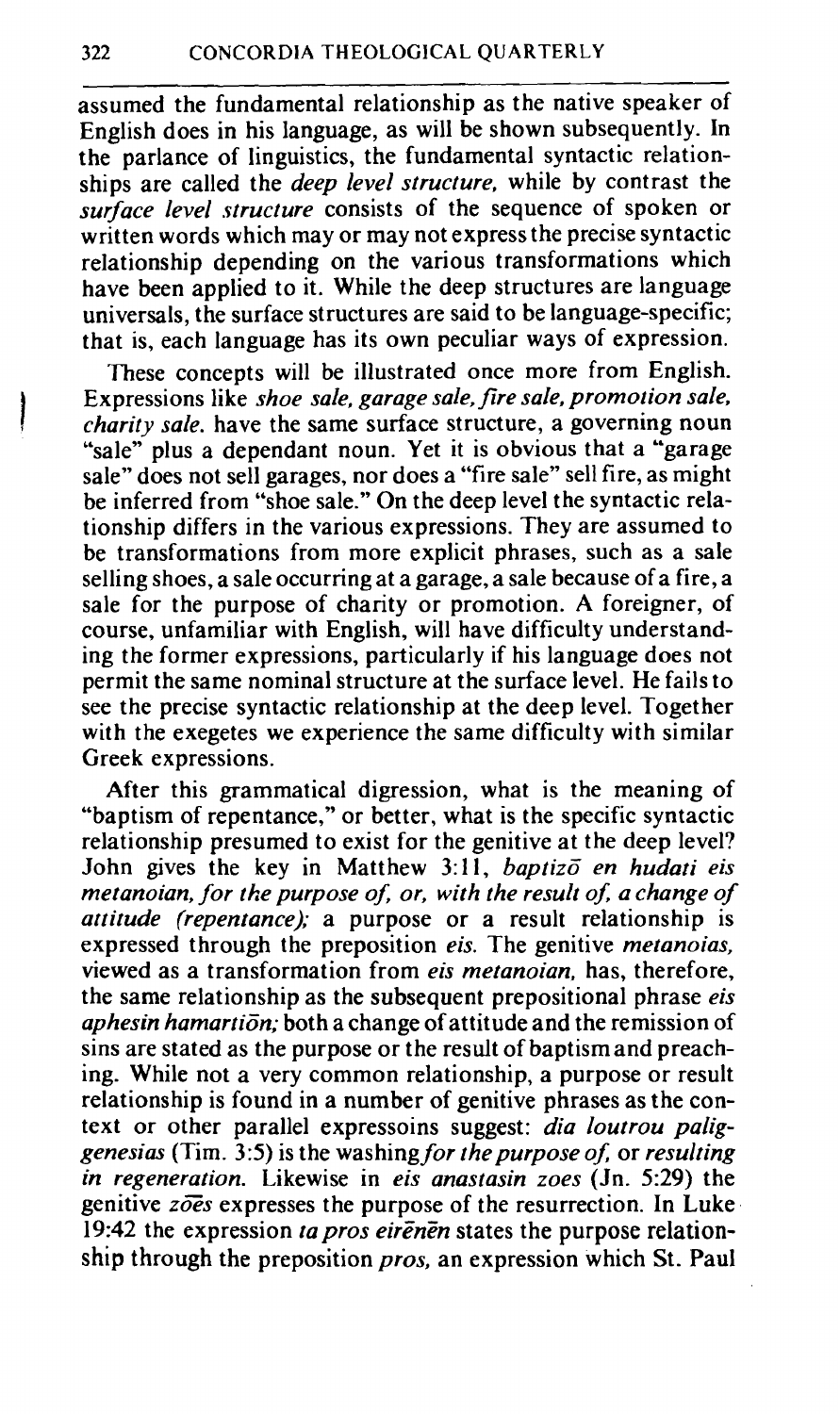has transformed into a genitive phrase *ta tes eirenes* (Rom. 14:19): *the things which result in peace.* 

Interpreting the genitive *metanoias* as a purpose or result relationship, moreover, fits into the context of the Gospels, which preaching and baptism are said to produce a change of attitude, and of Acts 19:4 where baptism alone is linked to it. The passage under discussion, then, may be translated into English thus: "John preached and baptized for (the purpose of) a change of attitude and the forgiveness of sins." A better and freer translation might be this: "John preached and baptized to achieve repentance and convey the forgiveness of sins."

Traditional grammar analyzes the surface phenomena. It tries to attach a meaning to the casein which the word appears: "What is the meaning of this genitive?" Case grammar analyzes the syntactic relationship, that is, its deep structure, a relationship which may not be apparent on the surface level: "What is the precise relationship for which the genitive case merely indicates a vague dependence on another noun?" From Matthew 3: **1** I a purpose or result relationship is inferred. This approach leads to a meaning more in line with Scripture: conversion and forgiveness result from Word and Sacrament.

#### **11. Luke 214. The Hymn of the Angels**

When scholarship established what is believed to be the original text for the angelic choir, that is, when the dative anthropois of the Textus Receptus was replaced by the prepositional phrase *en anthrzpois,* and the nominative *eudokia*  by the genitive, the meaning of what the angels sang became a problem for us speakers of a modern language. Commentators<sup>8</sup> interpret the prepositional phrase *en anthropois* as a modifier of eirene indicating to whom peace is extended. The word order makes this analysis most plausible to us, speakers of a language in which word order is an essential syntactic signal. The genitive *eudokias* is seen as a qualifier (genitive of quality) modifying *anthropois*, and specifying what kind of men receive His peace. Alford states it succinctly: "The only admissible rendering is *Among men of God's good pleasure, i.e. among the elect people* of God."<sup>9</sup> The various translations follow this interpretation, summarized in the RSV rendition: "Peace among men with whom He is pleased."

A theological problem, however, arises if the genitive "limits" *anthropois.<sup>10</sup>* Just as the expression "all people who believe" refers to a group of people characterized and set apart from the others by their faith, so here the people who have God's favor indicates a group of people separate from the rest of humanity,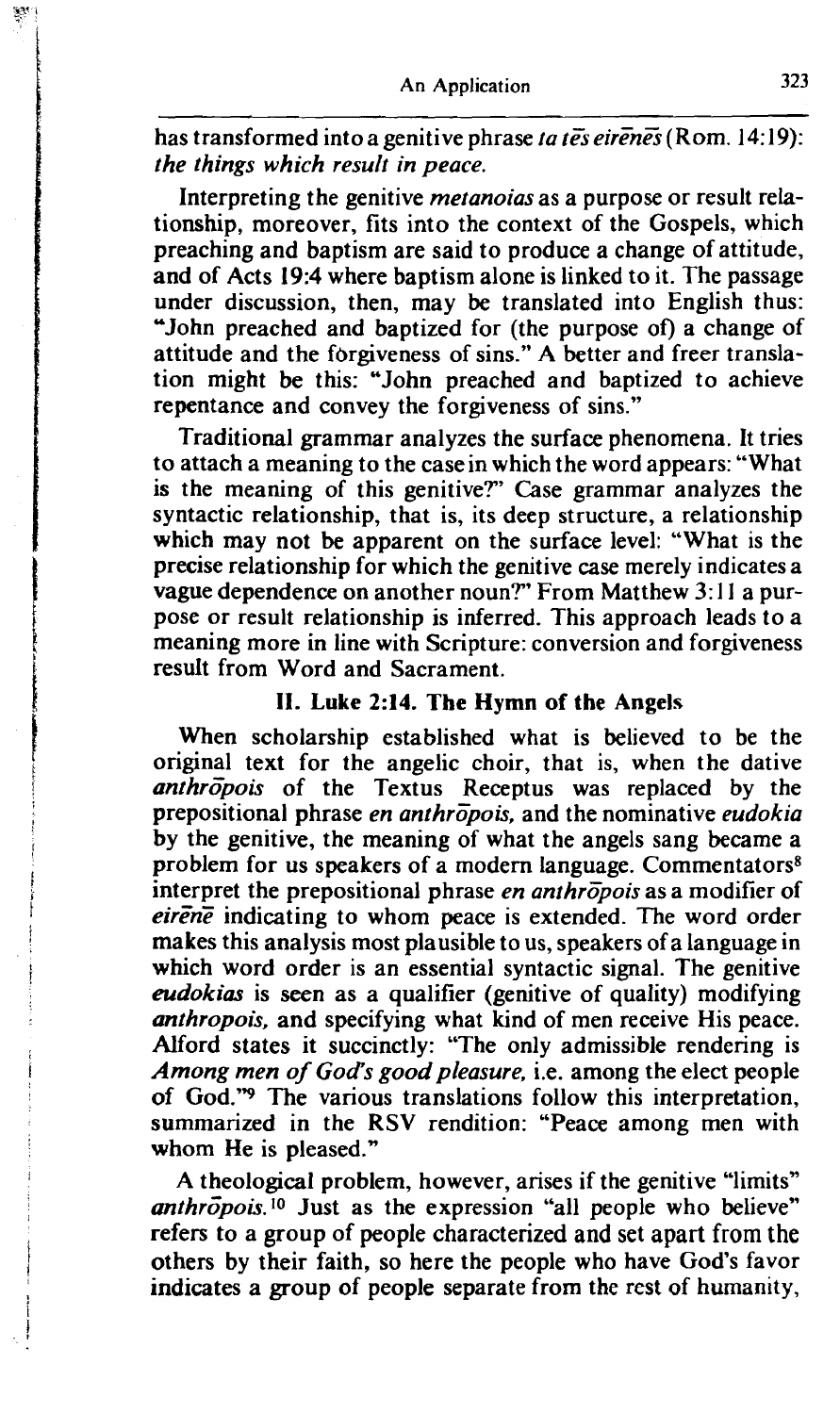"the elect." $\frac{11}{11}$  And indeed this is the interpretation of the Editorial Committee of the United Bible Society Greek New Testament as Metzger records it: "At the birth of the Saviour God's peace rests on those whom He has chosen in accord with His good pleasure."'2 Such a limiting genitive, however, implies a denial of God's universal grace which, according to Scripture, is extended to all people through Christ (Tit. 2:11, John 3:16).

It appears more reasonable, in fact, to associate the prepositional phrase *en anrhropois* with *eudokias* and to interpret the genitive as standing in an origin-cause relationship linked to eirene. We have already seen that associating a prepositional phrase with a governing noun is a common occurrence and that Greek frequently transforms a verb and its complement into a noun which retains the same complementation as the verb. The verb *eudokeo'* governs a prepositional phrase consisting in *en* plus the dative as its complement: *en soi eudokeSa* (Luke 3:22: *"I* am well pleased with You"), the voice of the Father at the baptism of Jesus. From this construction the nominal transformation *eudokia en tini* is inferred, meaning "good will for some one."

Such a nominal transformation is assumed to be the basis for the Greek phrase under discussion. It does not occur elsewhere in the New Testament but is found in the **LXX;** Sirach 39: **18** has *en prostagmati autou pasa he eudokia,* "his entire delight with His commandment." Thus, the meaning of the phrase in Luke must be: "[God's] good pleasure with mankind."

Linking the genitive *eudokias* with eirene as an indication of cause or origin is admittedly not a common relationship. However, it was the interpretation of Origen. Alford, who reports this fact, calls it a "curious connection" which "might be admissible as a matter of mere construction."<sup>13</sup> It is a transformation from the noun plus a prepositional phrase with *apo.* For instance, the phrase *eirene* apo theou(Rom. 1:7), "peace from God," a frequent greeting in the epistles, is the equivalent of *eirene tou theou* (Phil. 4:7), usually translated as "the peace of God." However, if the genitive just mentioned were a qualifier to peace, its meaning would be "the divine peace," that is, a peace which is not a human experience, which is obviously not the case. Other genitive phrases indicating origin-cause relationships can be found in the New Testament: *hupakoen pisteos* (Rom. 1:5) is "the obedience which springs from faith."<sup>14</sup> In 1 Thess. 1:3 three such genitives occur in the same verse: "work coming from faith, labor originating in love, and endurance resulting from hope."

**On** the basis of the foregoing grammatical discussion, it is **sug-**